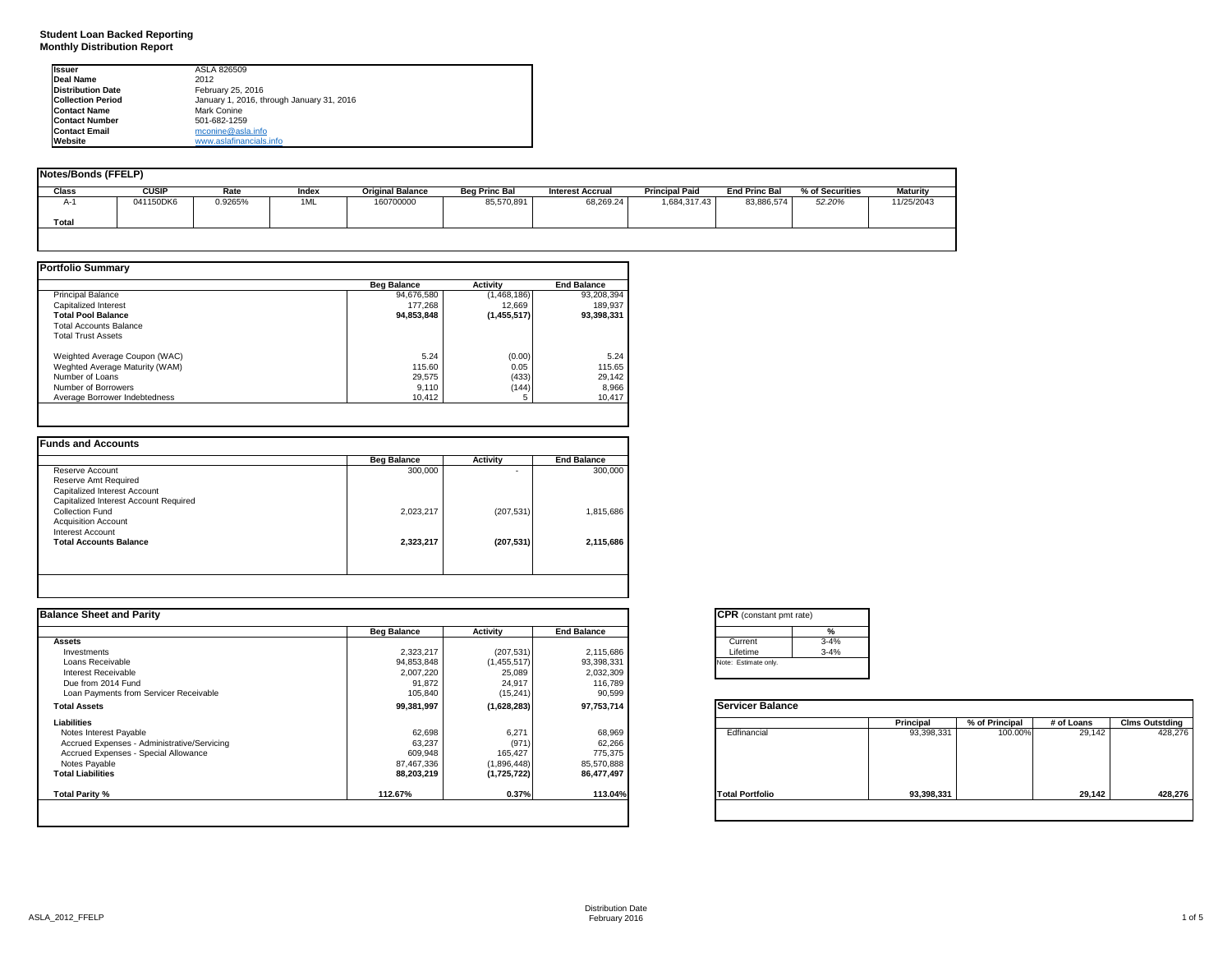|                           |           | # of Loans |            | Principal  |           | % of Principal | <b>WAC</b> |        | <b>WARM</b> |        |
|---------------------------|-----------|------------|------------|------------|-----------|----------------|------------|--------|-------------|--------|
|                           | Beginning | Ending     | Beginning  | Endina     | Beginning | Ending         | Beginning  | Ending | Beginning   | Ending |
| In School                 | 286       | 285        | 938,327    | 937,117    | 0.99%     | 1.00%          | 5.50       | 5.50   | 119.29      | 119.33 |
| Grace                     | 94        | 91         | 297,688    | 282,735    | 0.31%     | 0.30%          | 5.50       | 5.42   | 119.36      | 119.16 |
| Repayment                 |           |            |            |            |           |                |            |        |             |        |
| Current                   | 17,951    | 17,381     | 53,328,542 | 51,389,564 | 56.22%    | 55.02%         | 5.31       | 5.32   | 118.89      | 118.71 |
| 31-60 Days Delinquent     | 918       | 1,021      | 3,355,213  | 3,448,119  | 3.54%     | 3.69%          | 5.34       | 5.25   | 116.47      | 113.46 |
| 61-90 Days Delinquent     | 546       | 629        | 2,018,577  | 2,467,816  | 2.13%     | 2.64%          | 5.44       | 5.27   | 114.64      | 118.76 |
| 91-120 Days Delingent     | 556       | 355        | 2,030,078  | 1,256,229  | 2.14%     | 1.35%          | 5.25       | 5.47   | 120.10      | 123.51 |
| 121-180 Days Delinquent   | 653       | 658        | 2,279,162  | 2,332,592  | 2.40%     | 2.50%          | 5.33       | 5.30   | 117.92      | 114.47 |
| 181-270 Days Delinquent   | 701       | 657        | 2,456,301  | 2,405,908  | 2.59%     | 2.58%          | 5.42       | 5.37   | 110.29      | 116.42 |
| 271+ Days Delinquent      | 296       | 359        | 1,055,891  | 1,227,780  | 1.11%     | 1.31%          | 5.40       | 5.22   | 102.57      | 102.06 |
| <b>Total Repayment</b>    | 21,621    | 21,060     | 66,523,764 | 64,528,007 | 70.13%    | 69.09%         | 5.32       | 5.32   | 118.07      | 117.97 |
| Forbearance               | 3,520     | 3,784      | 13,545,702 | 14,584,201 | 14.28%    | 15.62%         | 5.52       | 5.52   | 117.62      | 118.73 |
| Deferment                 | 3,881     | 3,804      | 12,950,966 | 12,657,229 | 13.65%    | 13.55%         | 5.30       | 5.28   | 117.59      | 117.00 |
| <b>Claims in Progress</b> | 163       | 117        | 567,392    | 408,028    | 0.60%     | 0.44%          | 5.08       | 5.83   | 102.87      | 107.42 |
| <b>Claims Denied</b>      | 10        |            | 30,009     | 1.014      | 0.03%     | 0.00%          | 3.93       | 2.32   | 85.91       | 13.00  |
| <b>Total Portfolio</b>    | 29,575    | 29,142     | 94,853,848 | 93,398,331 | 100%      | 100%           | 5.35       | 5.35   | 117.85      | 117.93 |

| <b>Delinguency Status</b>           |            |        |            |            |                  |         |            |        |             |        |
|-------------------------------------|------------|--------|------------|------------|------------------|---------|------------|--------|-------------|--------|
|                                     | # of Loans |        | Principal  |            | % of Principal   |         | <b>WAC</b> |        | <b>WARM</b> |        |
|                                     | Beainnina  | Endina | Beginning  | Endina     | <b>Beginning</b> | Endina  | Beainnina  | Endina | Beginning   | Endina |
| Current                             | 17,951     | 17,381 | 53,328,542 | 51,389,564 | 80.16%           | 79.64%  | 5.31       | 5.32   | 118.89      | 118.71 |
| 31-60 Days Delinquent               | 918        | 1,021  | 3,355,213  | 3,448,119  | 5.04%            | 5.34%   | 5.34       | 5.25   | 116.47      | 113.46 |
| 61-90 Days Delinquent               | 546        | 629    | 2,018,577  | 2,467,816  | 3.03%            | 3.82%   | 5.44       | 5.27   | 114.64      | 118.76 |
| 91-120 Days Delingent               | 556        | 355    | 2,030,078  | 1,256,229  | 3.05%            | 1.95%   | 5.25       | 5.47   | 120.10      | 123.51 |
| 121-180 Days Delinquent             | 653        | 658    | 2,279,162  | 2,332,592  | 3.43%            | 3.61%   | 5.33       | 5.30   | 117.92      | 114.47 |
| 181-270 Days Delinquent             | 701        | 657    | 2,456,301  | 2,405,908  | 3.69%            | 3.73%   | 5.42       | 5.37   | 110.29      | 116.42 |
| 271+ Days Delinquent                | 296        | 359    | 1,055,891  | 1,227,780  | 1.59%            | 1.90%   | 5.40       | 5.22   | 102.57      | 102.06 |
| <b>Total Portfolio in Repayment</b> | 21,621     | 21,060 | 66,523,764 | 64,528,007 | 100.00%          | 100.00% | 5.32       | 5.32   | 118.07      | 117.97 |

| Portfolio by Loan Type           |                  |        |                  |            |                |         |            |        |                  |        |  |
|----------------------------------|------------------|--------|------------------|------------|----------------|---------|------------|--------|------------------|--------|--|
|                                  | # of Loans       |        | <b>Principal</b> |            | % of Principal |         | <b>WAC</b> |        | <b>WARM</b>      |        |  |
|                                  | <b>Beginning</b> | Endina | <b>Beginning</b> | Endina     | Beginning      | Endina  | Beainnina  | Endina | <b>Beginning</b> | Endina |  |
| Subsidized Consolidation Loans   |                  |        |                  |            |                |         |            |        |                  |        |  |
| Unsubsidized Consolidation Loans |                  |        |                  |            |                |         |            |        |                  |        |  |
| Subsidized Stafford Loans        | 16,566           | 16,331 | 43,546,338       | 42,856,975 | 45.91%         | 45.89%  | 5.19       | 5.19   | 113.41           | 113.42 |  |
| Unsubsidized Stafford Loans      | 12,136           | 11,960 | 48,141,864       | 47,442,191 | 50.75%         | 50.80%  | 5.31       | 5.32   | 123.44           | 123.50 |  |
| PLUS/GradPLUS Loans              | 873              | 851    | 3,165,646        | 3,099,165  | 3.34%          | 3.32%   | 8.00       | 8.00   | 93.93            | 95.00  |  |
| SLS Loans                        |                  |        |                  |            |                |         |            |        |                  |        |  |
| <b>Total Portfolio</b>           | 29,575           | 29,142 | 94,853,848       | 93,398,331 | 100.00%        | 100.00% | 5.35       | 5.35   | 117.85           | 117.93 |  |

|                                            | # of Loans |        | Principal  |            | % of Principal |         | <b>WAC</b>       |        | <b>WARM</b> |        |
|--------------------------------------------|------------|--------|------------|------------|----------------|---------|------------------|--------|-------------|--------|
|                                            | Beginning  | Endina | Beginning  | Ending     | Beginning      | Ending  | <b>Beginning</b> | Ending | Beginning   | Endina |
| Graduate / 4-Year Loans                    | 22,906     | 22,543 | 76,562,463 | 75,303,646 | 80.72%         | 80.63%  | 5.34             | 5.34   | 118.58      | 118.65 |
| 2-Year Loans                               | 6,090      | 6,031  | 16,958,457 | 16,801,403 | 17.88%         | 17.99%  | 5.36             | 5.37   | 115.01      | 115.12 |
| Proprietary / Technical / Vocational Loans | 578        | 567    | 1,330,984  | 1,291,336  | 1.40%          | 1.38%   | 5.36             | 5.32   | 112.02      | 112.48 |
| Unknown (Consolidation) Loans              |            |        |            |            |                |         |                  |        |             |        |
| Other Loans                                |            |        | 1,945      | 1,945      | 0.002%         | 0.002%  | 6.80             | 6.80   | 111.00      | 110.00 |
| <b>Total Portfolio</b>                     | 29,575     | 29,142 | 94,853,848 | 93,398,331 | 100.00%        | 100.00% | 5.35             | 5.35   | 117.85      | 117.93 |

**Student Loan Backed Reporting Monthly Distribution Report**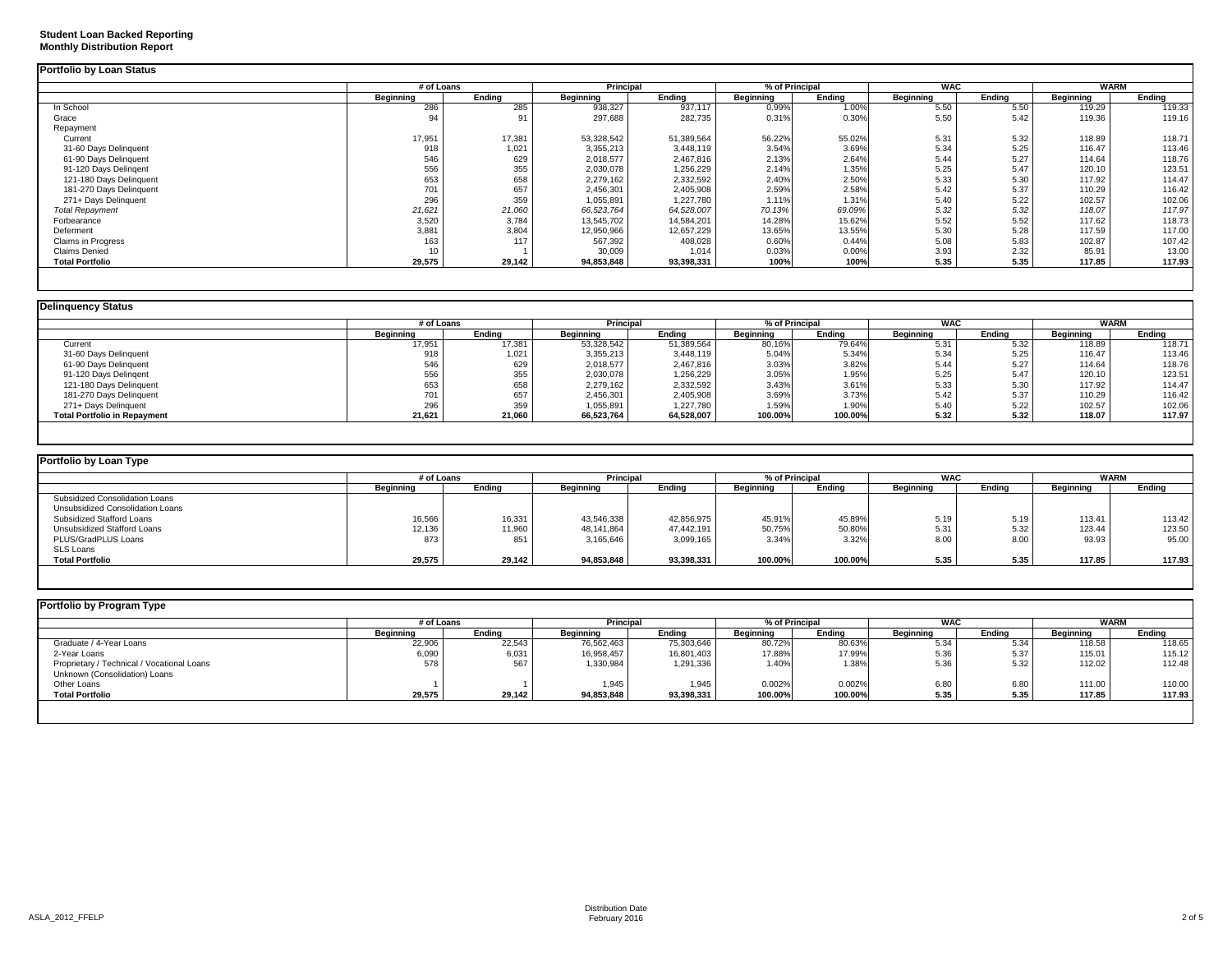| <b>IDistribution Date</b> | February 25, 2016                         |
|---------------------------|-------------------------------------------|
| <b>Collection Period</b>  | January 1, 2016, through January 31, 2016 |

### **Collection Activity**

| <b>Collection Account</b><br>Beginning Balance - January 1, 2016<br><b>Collection Amount Received</b><br>Recoveries<br><b>Reserve Account</b><br><b>Excess of Required Reserve Account</b><br>Interest on Investment Earnings<br>Capitalized Interest Account (after a stepdown or release date) | as of 1/31/2016<br>2,023,217<br>1,835,216<br>470 |
|--------------------------------------------------------------------------------------------------------------------------------------------------------------------------------------------------------------------------------------------------------------------------------------------------|--------------------------------------------------|
|                                                                                                                                                                                                                                                                                                  |                                                  |
|                                                                                                                                                                                                                                                                                                  |                                                  |
|                                                                                                                                                                                                                                                                                                  |                                                  |
|                                                                                                                                                                                                                                                                                                  |                                                  |
|                                                                                                                                                                                                                                                                                                  |                                                  |
|                                                                                                                                                                                                                                                                                                  |                                                  |
|                                                                                                                                                                                                                                                                                                  |                                                  |
|                                                                                                                                                                                                                                                                                                  |                                                  |
| Payments from Guarantor                                                                                                                                                                                                                                                                          |                                                  |
| Transfer from 2010 Collection Fund for correction of error                                                                                                                                                                                                                                       |                                                  |
| <b>Required Repurchases</b><br>Special Allowance Payable to Department of Education                                                                                                                                                                                                              |                                                  |
| <b>Consolidation Rebate Fees</b>                                                                                                                                                                                                                                                                 |                                                  |
| Rating Agency Surveillance Fees                                                                                                                                                                                                                                                                  | (20,000)                                         |
| Principal payments, interest payments, administration fees, servicing fees, and trustee fees                                                                                                                                                                                                     | (2,023,217)                                      |
| Transfer to Department Rebate Fund                                                                                                                                                                                                                                                               |                                                  |
|                                                                                                                                                                                                                                                                                                  |                                                  |
| <b>Total Available Funds</b>                                                                                                                                                                                                                                                                     | 1,815,686                                        |
|                                                                                                                                                                                                                                                                                                  |                                                  |
| <b>Fees Due for Current Period</b>                                                                                                                                                                                                                                                               | as of 1/31/2016                                  |
| <b>Indenture Trustee Fees</b>                                                                                                                                                                                                                                                                    |                                                  |
| <b>Servicing Fees</b>                                                                                                                                                                                                                                                                            | 54,483                                           |
| <b>Administration Fees</b>                                                                                                                                                                                                                                                                       | 7,783                                            |
| Late Fees                                                                                                                                                                                                                                                                                        |                                                  |
| <b>Other Fees</b>                                                                                                                                                                                                                                                                                |                                                  |
| <b>Total Fees</b>                                                                                                                                                                                                                                                                                | 62,266                                           |
|                                                                                                                                                                                                                                                                                                  |                                                  |
| <b>Cumulative Default Rate</b>                                                                                                                                                                                                                                                                   | as of 1/31/2016                                  |
| Current Period Defaults (\$)                                                                                                                                                                                                                                                                     | 609,414.95                                       |
| Cumulative Defaults (\$)                                                                                                                                                                                                                                                                         | 28,390,931.96                                    |
| Cumulative Default (% of original pool balance)                                                                                                                                                                                                                                                  | 17.68%                                           |
| Cumulative Default (% of cumulative entered repayment balance) <sup>a</sup>                                                                                                                                                                                                                      | 30.80%                                           |
| Current Period Payments (Recoveries) from Guarantor (\$)                                                                                                                                                                                                                                         | 521,086.05                                       |
| Current Period Borrower Recoveries (\$)                                                                                                                                                                                                                                                          | n/a                                              |
| Cumulative Recoveries (\$) <sup>b</sup>                                                                                                                                                                                                                                                          | \$25,994,778.54                                  |
| <b>Cumulative Recovery Rate (%)</b>                                                                                                                                                                                                                                                              | 91.56%                                           |
| Cumulative Net Loss Rate (%)                                                                                                                                                                                                                                                                     | 1.49%                                            |
| Servicer Reject Rate (FFELP) (%)                                                                                                                                                                                                                                                                 |                                                  |
| Cumulative Servicer Reject Rate (FFELP) (%)<br>Repayment balance includes all repayment loans with the exception of balances in claim status<br>a)                                                                                                                                               |                                                  |
| Cumulative Recoveries includes 97% of claims in progress balances<br>b)                                                                                                                                                                                                                          |                                                  |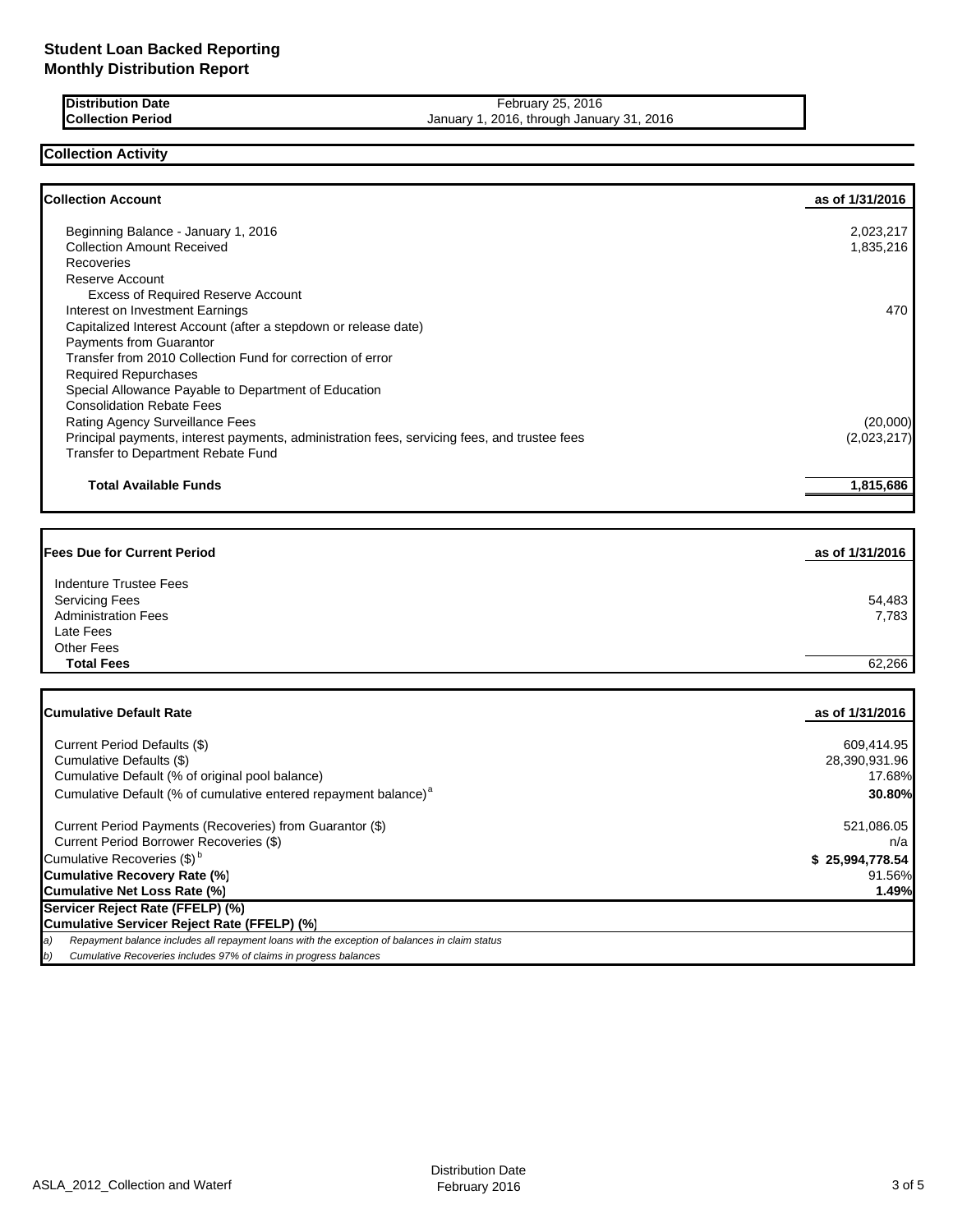## **Student Loan Backed Reporting Monthly Distribution Report**

# **Waterfall Activity**

| <b>Waterfall for Distribution</b>                                                         | <b>Amount Due</b> | <b>Amount Remaining</b>               |
|-------------------------------------------------------------------------------------------|-------------------|---------------------------------------|
| <b>Total Available Funds</b>                                                              |                   | 1815686.28                            |
| <b>First:</b> Payments required under any Joint Sharing Agreement                         |                   |                                       |
| <b>Second: Trustee Fees</b>                                                               | 833.33            | 1814852.95                            |
| <b>Third: Servicing Fees and Backup Servicing Fees</b>                                    | 54,483            | 1,760,370                             |
| <b>Fourth: Administration Fees</b>                                                        | 7,783             | 1,752,587                             |
| <b>Fifth: Noteholder Interest</b>                                                         | 68,269.24         | 1,684,318                             |
| Sixth: Reinstate the balance of the Reserve Fund up to the Specified Reserve Fund Balance |                   |                                       |
| Seventh: Noteholder Principal, until paid in full                                         | 1,684,317.43      | 0                                     |
| <b>Principal and Interest Distributions</b>                                               |                   | $Cl$ $\alpha$ $\beta$ $\beta$ $\beta$ |

| <b>Principal and Interest Distributions</b>   | Class A-1              |
|-----------------------------------------------|------------------------|
| Monthly Interest Due<br>Monthly Interest Paid | 68,269.24<br>68,269.24 |
| <b>Interest Shortfall</b>                     |                        |
| Interest Carryover Due                        |                        |
| Interest Carryover Paid                       |                        |
| <b>Interest Carryover</b>                     |                        |
| Monthly Principal Distribution Amount         | 1,684,317.43           |
| Monthly Principal Paid                        | 1,684,317.43           |
| Shortfall                                     |                        |
| <b>Total Distribution Amount</b>              | 1,684,317.43           |
|                                               |                        |